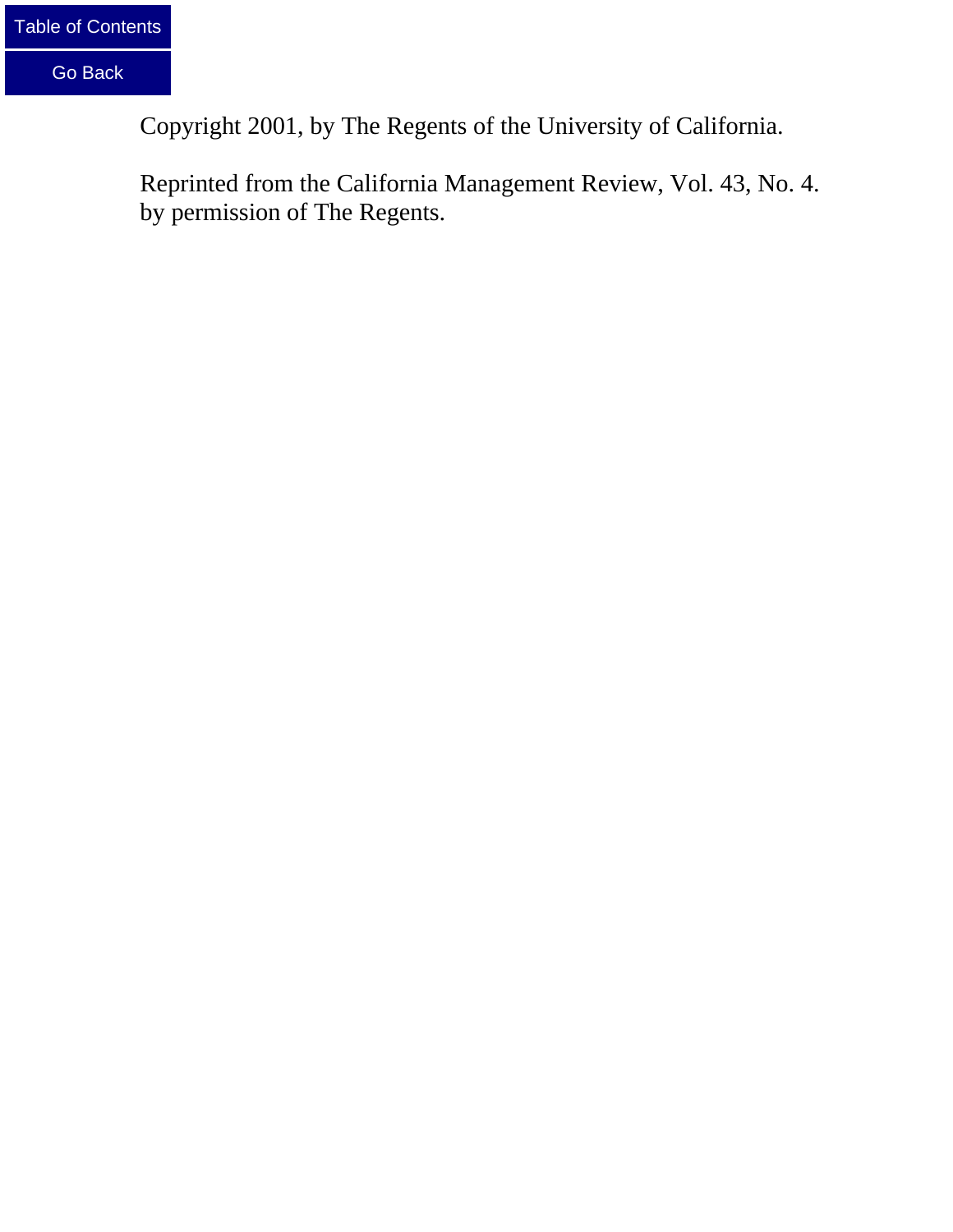# **System Dynamics Modeling:**

TOOLS FOR LEARNING IN A COMPLEX WORLD

**John D. Sterman**

celerating change is transforming our world, from the prosaic (such<br>as the effect of information technology on the way we use the tele-<br>phone) to the profound (such as the effect of greenhouse gases on<br>the global climate). as the effect of information technology on the way we use the telephone) to the profound (such as the effect of greenhouse gases on the global climate). Some of these changes amaze and delight us; thoughtful leaders increasingly suspect that the tools they have been using have not only failed to solve the persistent problems they face, but may in fact be causing them. All too often, well-intentioned efforts to solve pressing problems create unanticipated side effects. Our decisions provoke unforeseen reactions. The result is *policy resistance*, the tendency for interventions to be defeated by the response of the system to the intervention itself. From California's failed electricity reforms, to road building programs that create suburban sprawl and actually increase traffic congestion, to the latest failed change initiative in your company, our best efforts to solve problems often make them worse. Table 1 lists some examples, including economic, social, and environmental issues.

While we like to imagine that new technologies and accelerating change present us with new and unique challenges, policy resistance is nothing new. In 1516, Sir Thomas More wrote in *Utopia* about the problems of policymaking, saying "And it will fall out as in a complication of diseases, that by applying a remedy to one sore, you will provoke another; and that which removes the one ill symptom produces others." The late biologist and essayist Lewis Thomas, in an essay entitled "On Meddling," provided both a diagnosis and a solution:

When you are confronted by any complex social system, such as an urban center or a hamster, with things about it that you're dissatisfied with and anxious to fix, you cannot just step in and set about fixing with much hope of helping. This realization is one of the sore discouragements of our century . . . You cannot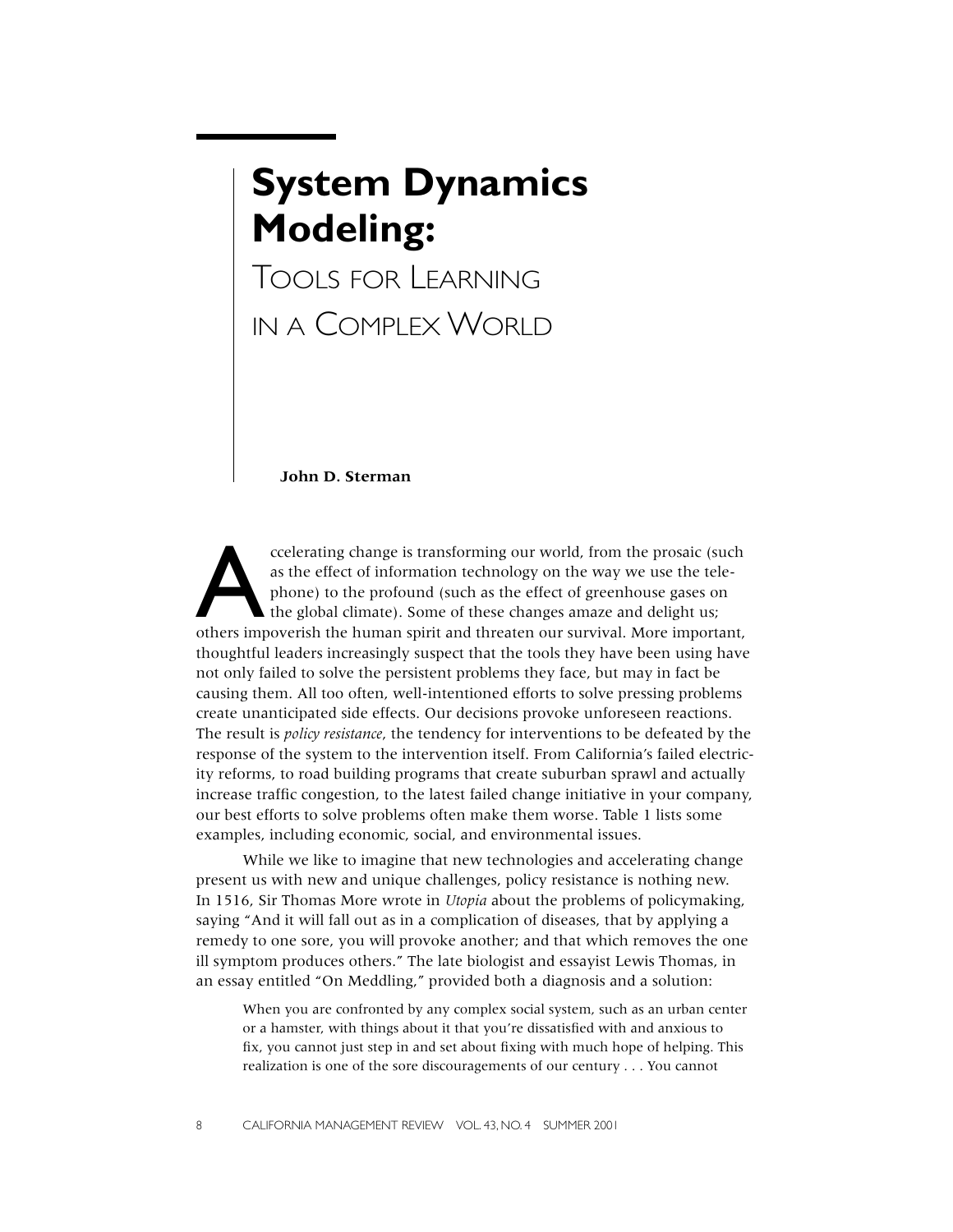## **TABLE 1.** Examples of Policy Resistance

- California's partial deregulation of the electricity market, touted as a way to lower costs to consumers, has led to record rates, rolling blackouts, and economic and political turmoil.
- The United States spends more on health care than any other nation in the world (both total and as a fraction of GDP), yet more than 40 million people have no health care coverage, and the U.S. lags behind most other developed nations in life expectancy and infant mortality.
- "Use of Cheaper Drugs Pushes Costs Up, Not Down, Study Finds: Limiting what is prescribed, as managedcare systems do, has unintended effect of increasing costs, results show." (Headline in *LA Times*, 3/20/96, reporting Univ. of Utah study of 13,000 patients in various HMOs)
- Low tar and nicotine cigarettes actually increase intake of carcinogens and carbon monoxide as smokers compensate for the low nicotine content by smoking more cigarettes per day, by taking longer, more frequent drags, and by holding the smoke in their lungs longer.
- Road building programs designed to reduce congestion have increased traffic, delays, sprawl, and pollution.
- Despite widespread use of labor-saving appliances, Americans have less leisure today than 50 years ago.
- The U.S. government's war on drugs, focusing on interdiction and supply disruption (particularly cocaine production in South America), with a cost of billions per year, has had only a small impact on cocaine cultivation, production, or smuggling. Drug use in America and elsewhere remains high.
- The U.S. policy of fire suppression has increased the number and severity of forest fires. Rather than frequent, small fires, fire suppression leads to the

accumulation of dead wood and other fuels leading to larger, hotter, and more dangerous fires, often consuming the oldest and largest trees, which previously survived smaller fires unharmed.

- Flood control efforts such as levee and dam construction have led to more severe floods by preventing the natural dissipation of excess water in flood plains.The cost of flood damage has increased as the flood plains were developed by people who believed they were safe.
- Imposing 200-mile territorial limits and fishing quotas to protect fish stocks did not prevent the collapse of the George's Bank fishery off the coast of North America. Once the world's richest, by the mid-1990s many species were commercially extinct, the fishery was shut down, the fleets were idled, and the local economies were in depression.
- Deregulation of the U.S. Savings and Loan industry, designed to save the industry from financial problems, led to a wave of speculation followed by collapse, at a cost to taxpayers in the hundreds of billions of dollars.
- Antiretroviral drugs have been a literal lifesaver for people living with HIV, if they can afford them. However, the drop in mortality has led to a reduction in the perceived risks of the virus. In some communities, people are engaging in more risky behaviors and are less vigilant about safe practices, and the incidence of new cases of HIV infection, after years of decline, is rising.
- Antibiotics have stimulated the evolution of drugresistant pathogens, including virulent strains of TB, strep, staph, and sexually transmitted diseases. Pesticides and herbicides have stimulated the evolution of resistant pests and weeds, have killed off natural predators, and have accumulated up the food chain to poison fish, birds, and, sometimes, humans.

meddle with one part of a complex system from the outside without the almost certain risk of setting off disastrous events that you hadn't counted on in other, remote parts. If you want to fix something you are first obliged to understand . . . the whole system.  $\dots$  Intervening is a way of causing trouble.<sup>1</sup>

However, how can one come to understand the whole system? How does policy resistance arise? How can we learn to avoid it, to find the high-leverage policies that can produce sustainable benefit?

For many, the solution lies in *systems thinking*—the ability to see the world as a complex system, in which we understand that "you can't do just one thing"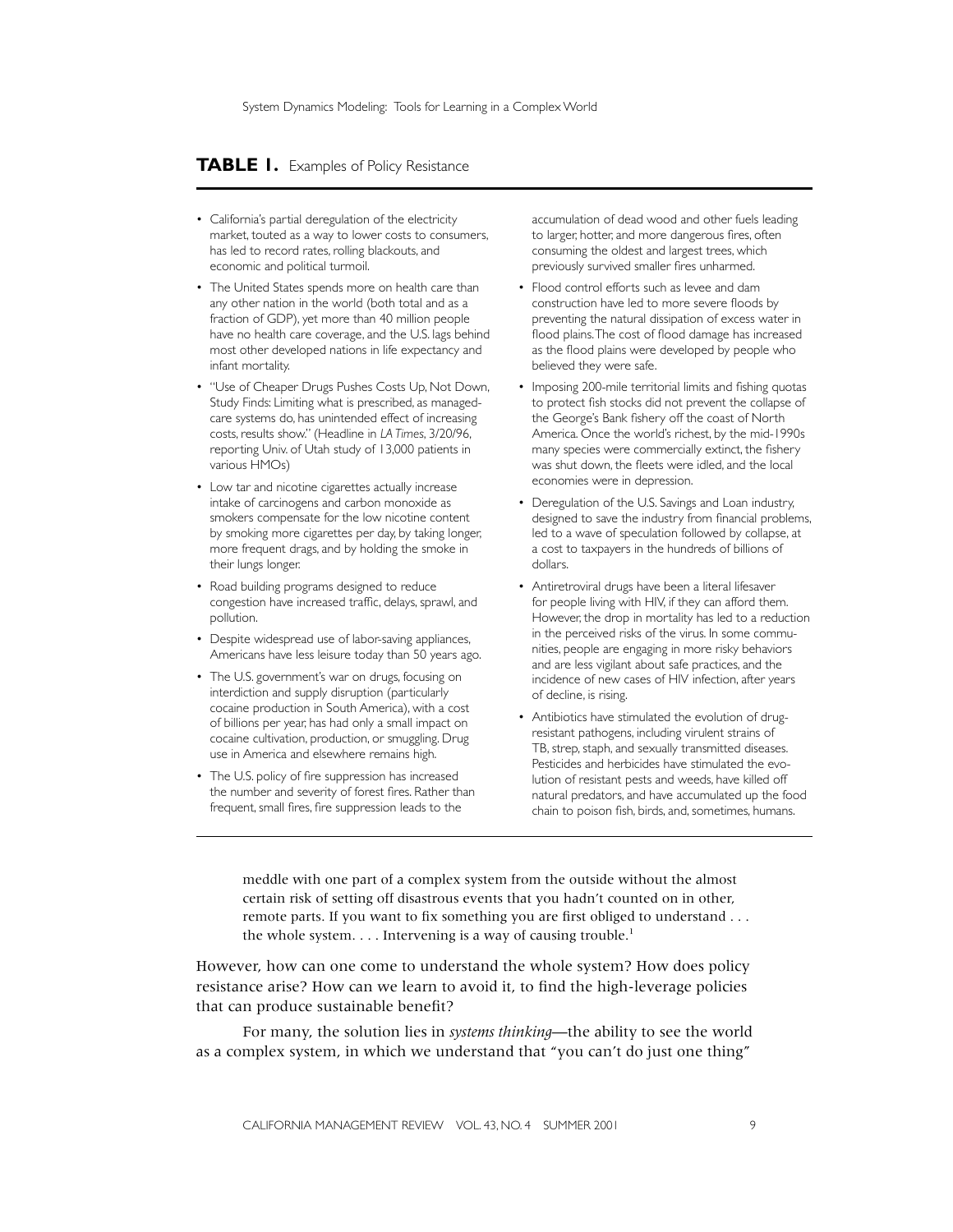and that "everything is connected to everything else." With a holistic worldview, it is argued, we would be able to learn faster and more effectively, identify the high leverage points in systems, and avoid policy resistance. A systemic perspective would enable us to make decisions consistent with our long-term best interests and the long-term best interests of the system as a whole.<sup>2</sup>

The challenge facing us all is how to move past slogans about accelerating learning and systems thinking to useful tools that help us understand complexity, design better operating policies, and guide effective change. System dynamics is a method to enhance learning in complex systems. Just as an airline uses flight simulators to help pilots learn, system dynamics is, partly, a method for developing management flight simulators (often based on formal mathematical models and computer simulations) to help us learn about dynamic complexity, understand the sources of policy resistance, and design more effective policies.

However, successful intervention in complex dynamic systems requires more than technical tools and mathematical models. System dynamics is fundamentally interdisciplinary. Because we are concerned with the behavior of complex systems, system dynamics is grounded in the theory of nonlinear dynamics and feedback control developed in mathematics, physics, and engineering. Because we apply these tools to the behavior of human as well as technical systems, system dynamics draws on cognitive and social psychology, organization theory, economics, and other social sciences. To solve important real world problems, we must learn how to work effectively with groups of busy policymakers and how to catalyze change in organizations.

To introduce this special section on system dynamics, I briefly discuss how policy resistance arises from the mismatch between the dynamic complexity of the systems we have created and our cognitive capacity to understand that complexity. I then summarize the system dynamics approach, illustrate some tools, and discuss some of the limitations and pitfalls. Finally, I summarize the applications discussed in the articles in this special section. Readers interested in learning more about system dynamics and about successful applications should refer to the growing scholarly and practitioner literature.<sup>3</sup>

# **Dynamic Complexity**

Policy resistance arises because, as wonderful as the human mind is, the complexity of the world dwarfs our understanding.<sup>4</sup> Our mental models are limited, internally inconsistent, and unreliable. Our ability to understand the unfolding impacts of our decisions is poor. We take actions that make sense from our short-term and parochial perspectives, but due to our imperfect appreciation of complexity, these decisions often return to hurt us in the long run. To understand the sources of policy resistance, we must therefore understand both the complexity of systems and the mental models that we use to make decisions.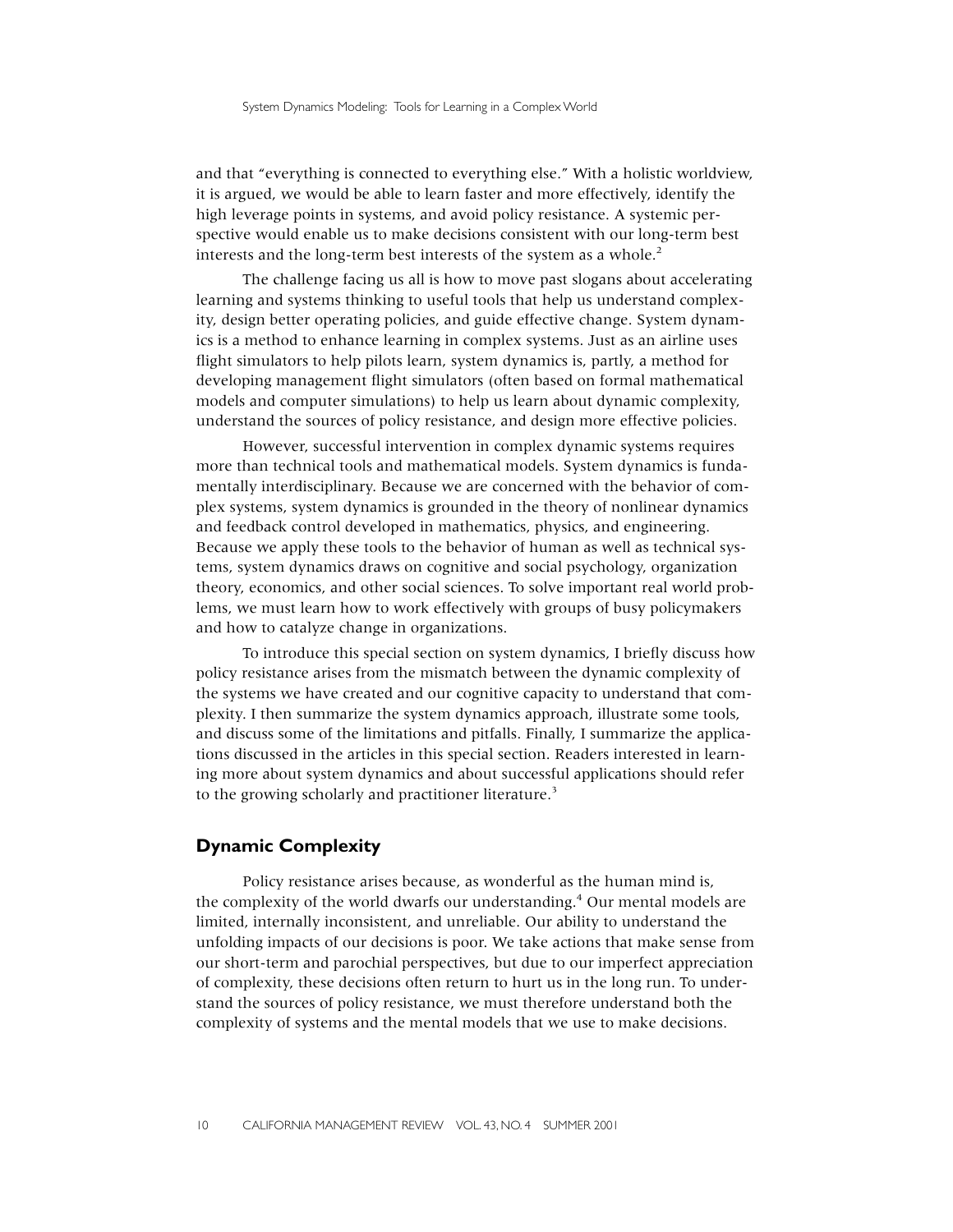Most people think of complexity in terms of the number of components in a system or the number of possibilities one must consider in making a decision. The problem of optimally scheduling an airline's flights and crews is highly complex, but the complexity lies in finding the best solution out of an astronomical number of possibilities. Such problems have high levels of *combinatorial* complexity. However, most cases of policy resistance arise from *dynamic complexity* the often counterintuitive behavior of complex systems that arises from the interactions of the agents over time*.* Dynamic complexity can arise even in simple systems with low combinatorial complexity. For example, courses in system dynamics often begin with the "Beer Distribution Game," a role-playing board game simulation representing a manufacturing supply chain.<sup>5</sup> The game is highly simplified—there is only one SKU, not tens of thousands. Each player has exactly one customer and one supplier. Yet players consistently generate wild fluctuations in production and inventory, and average costs are ten times greater than optimal. Complex and dysfunctional dynamics arise from a game you can play on your dining room table and whose rules can be learned in 15 minutes.

Table 2 describes some of the characteristics of complex dynamic systems. These attributes are common, but counterintuitive. Where the world is dynamic, evolving, and interconnected, we tend to make decisions using mental models that are static, narrow, and reductionist. Among the elements of dynamic complexity people find most problematic are feedback, time delays, stocks and flows (accumulations), and nonlinearity.

#### *Feedback*

One cause of policy resistance is our tendency to interpret experience as a series of events, for example, "inventory is too high," or "sales fell last month." Accounts of who did what to whom are the most common mode of discourse, from the mailroom to the boardroom, from the headlines to the history books. We are taught from an early age that every event has a cause, which in turn is an effect of some still earlier cause: "Inventory is too high because sales unexpectedly fell. Sales fell because the competitors lowered their price. The competitors lowered their price because . . ." Such event-level explanations can be extended indefinitely. They allow us to blame others for our difficulties, but also, as a consequence, reinforce the belief that we are powerless.

The event-oriented, open-loop worldview leads to an event-oriented, reactionary approach to problem solving (Figure 1). We assess the state of affairs and compare it to our goals. The gap between the situation we desire and the situation we perceive defines our problem. For example, suppose your firm's profits fall below Wall Street expectations. You need to boost profits, or you'll be searching for a new job. You consider various courses of action, select the options you deem best, and implement them. You might initiate various process improvement programs to boost productivity, increase the number of new products in the development pipeline to boost sales, and announce a round of layoffs to cut expenses. Your consultants, spreadsheets, and pro forma analyses suggest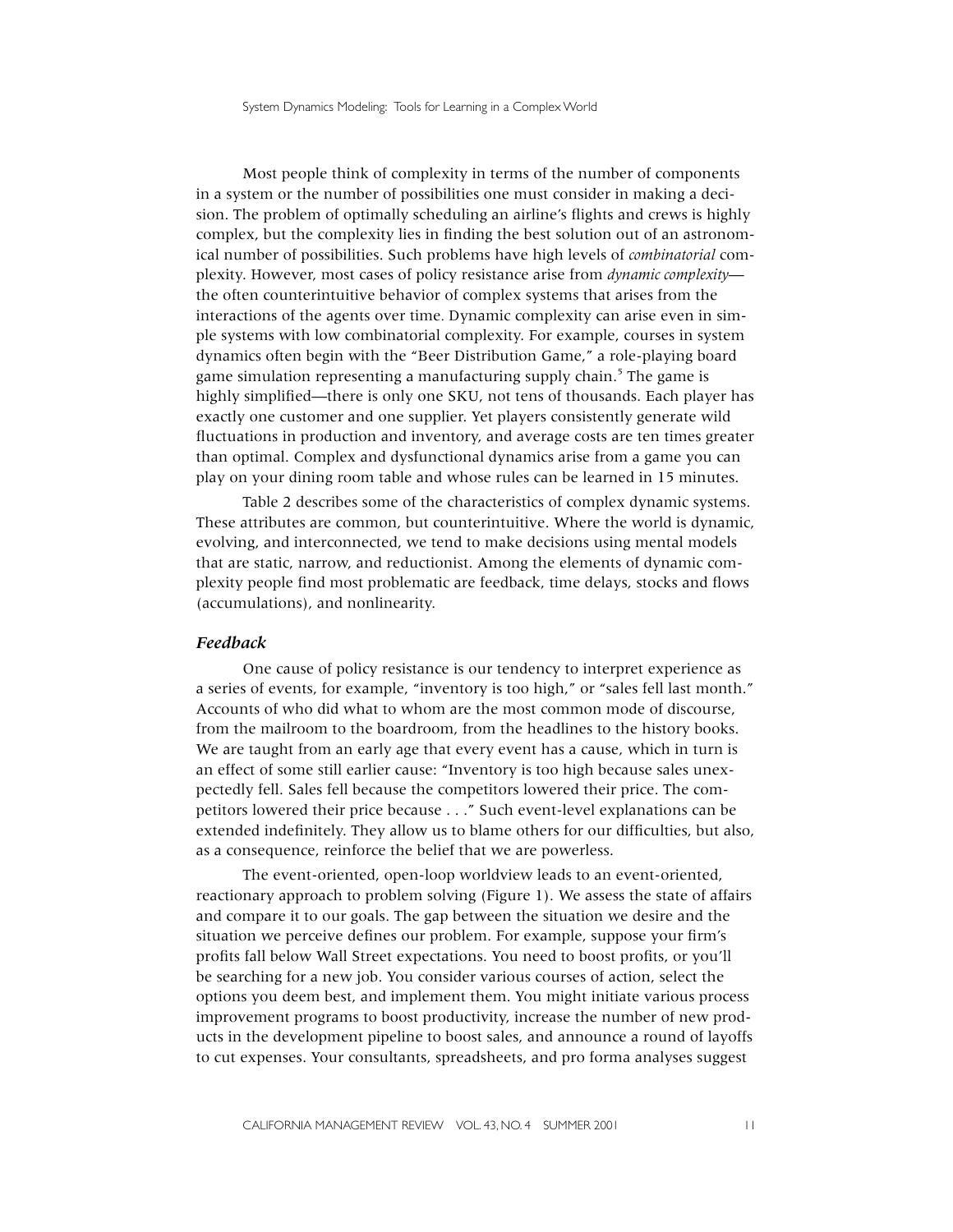## **TABLE 2.** Dynamic Complexity

#### *Dynamic Complexity* **Arises Because Systems Are:**

- **Constantly Changing:** Heraclitus said,"All is change."What appears to be unchanging is, over a longer time horizon, seen to vary. Change in systems occurs at many time scales, and these different scales sometimes interact. A star evolves over billions of years as it burns its hydrogen fuel, then can explode as a supernova in seconds. Bull markets can go on for years, then crash in a matter of hours.
- **Tightly Coupled:** The actors in the system interact strongly with one another and with the natural world. Everything is connected to everything else.As a famous bumper sticker from the 1960s proclaimed,"You can't do just one thing."
- **Governed by Feedback:** Because of the tight couplings among actors, our actions feed back on themselves. Our decisions alter the state of the world, causing changes in nature and triggering others to act, thus giving rise to a new situation which then influences our next decisions. Dynamics arise from these feedbacks.
- **Nonlinear:** Effect is rarely proportional to cause, and what happens locally in a system (near the current operating point) often does not apply in distant regions (other states of the system). Nonlinearity often arises from the basic physics of systems: Insufficient inventory may cause you to boost production, but production can never fall below zero no matter how much excess inventory you have. Nonlinearity also arises as multiple factors interact in decision making: Pressure from the boss for greater achievement increases your motivation and effort—up to the point where you perceive the goal to be impossible. Frustration then dominates motivation—and you give up or get a new boss.
- **History-Dependent:** Taking one road often precludes taking others and determines where you end up (path dependence). Many actions are irreversible: You can't unscramble an egg (the second law of thermodynamics). Stocks and flows (accumulations) and long time delays often mean doing and undoing have fundamentally different time constants: During the 50 years of the Cold War arms race the nuclear nations created more than 250 tons of weapons-grade plutonium  $(^{239}$ Pu). The half life of  $^{239}$ Pu is about 24,000 years.
- **Self-Organizing:** The dynamics of systems arise spontaneously from their internal structure. Often, small, random perturbations are amplified and molded by the feedback structure, generating patterns in space and time and creating path dependence.The pattern of stripes on a zebra, the rhythmic contraction of your heart, the persistent cycles in the real estate market, and structures such as sea shells and markets all emerge spontaneously from the feedbacks among the agents and elements of the system.
- **Adaptive:** The capabilities and decision rules of the agents in complex systems change over time. Evolution leads to selection and proliferation of some agents while others become extinct.Adaptation also occurs as people learn from experience, especially as they learn new ways to achieve their goals in the face of obstacles. Learning is not always beneficial, however.
- **Characterized by Trade-Offs:** Time delays in feedback channels mean the long-run response of a system to an intervention is often different from its short-run response. High leverage policies often cause worse-before-better behavior, while low leverage policies often generate transitory improvement before the problem grows worse.
- **Counterintuitive:** In complex systems cause and effect are distant in time and space while we tend to look for causes near the events we seek to explain. Our attention is drawn to the symptoms of difficulty rather than the underlying cause. High leverage policies are often not obvious.
- **Policy Resistant:** The complexity of the systems in which we are embedded overwhelms our ability to understand them.The result: Many seemingly obvious solutions to problems fail or actually worsen the situation.

these decisions will restore growth and profitability. The consultants move on, and you turn to other pressing issues. Problem solved—or so it seems.

Contrary to the sequential, open-loop view in Figure 1, real systems react to our interventions. There is feedback: The results of our actions define the situation we face in the future. The new situation alters our assessment of the problem and the decisions we take tomorrow (see the top of Figure 2).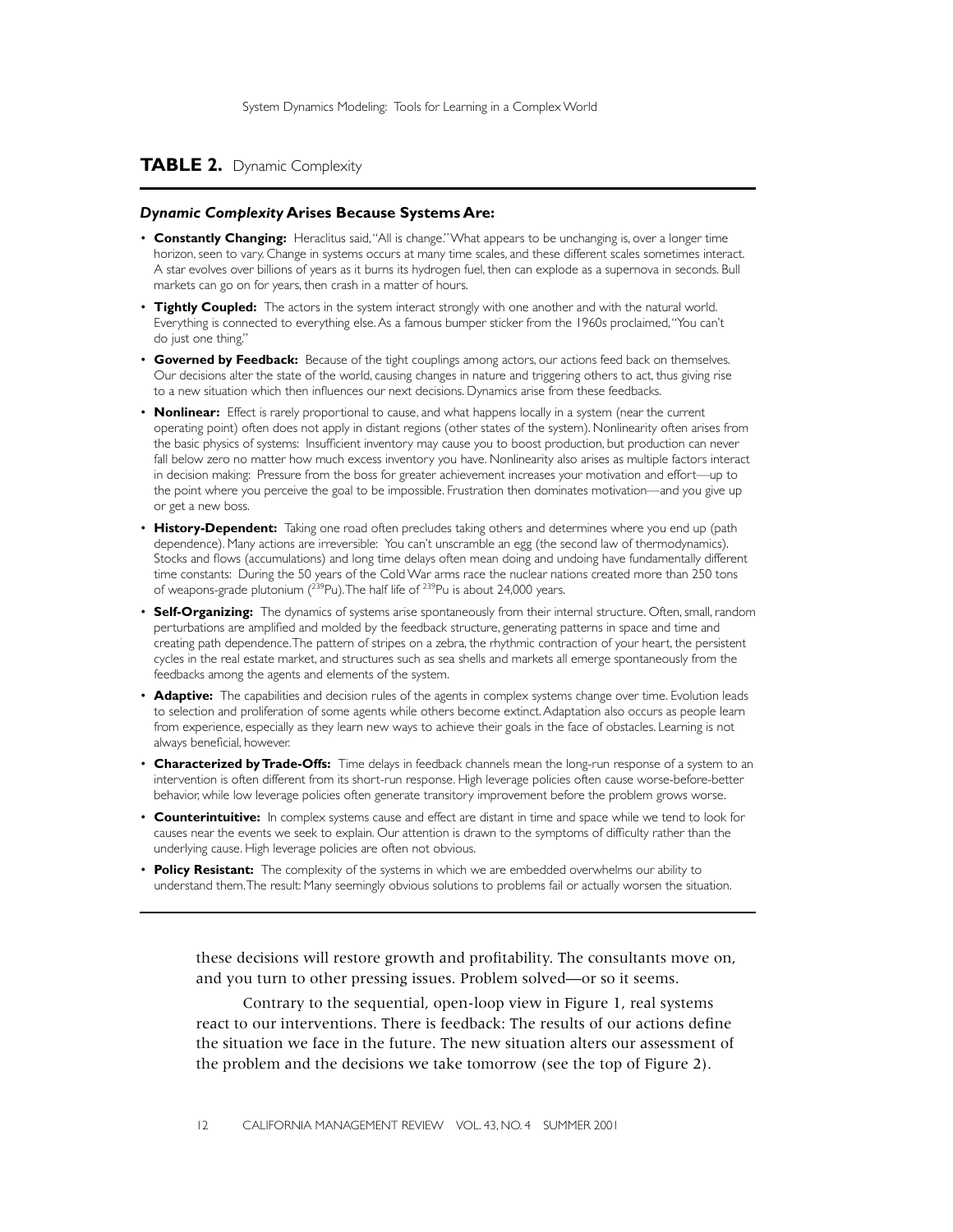



Moreover, as shown in the bottom of Figure 2, our actions may also trigger side effects we didn't anticipate. Other agents, seeking to achieve their goals, react to restore the balance we have upset. Policy resistance arises because we do not understand the full range of feedbacks operating in the system. For example, the improvement initiatives you mandated never got off the ground because layoffs destroyed morale and increased the workload for the remaining employees. New products were rushed to market before all the bugs were worked out, so now warranty claims explode while sales slump. Rising customer complaints overwhelm your call centers and service organization. Stressed by long hours, budget cuts, and continual crisis, your best engineers and most experienced managers quit to take better jobs with your competitors. Yesterday's solutions become today's problems. Without an understanding of the feedback processes that create these outcomes as a consequence of our own decisions, we are likely to see these new crises as more evidence confirming our view that the world is unpredictable, unpleasant, and uncontrollable—that all we can do is react to events.

#### *Time Delays*

Time delays between taking a decision and its effects on the state of the system are common and particularly troublesome. Delays in feedback loops create instability and increase the tendency of systems to oscillate. As a result, decision makers often continue to intervene to correct apparent discrepancies between the desired and actual state of the system long after sufficient corrective actions have been taken to restore the system to equilibrium. Research shows convincingly that people commonly ignore time delays, even when the existence and contents of the delays are known and reported to them, leading to overshoot and instability.<sup>6</sup>

More subtly, delays reduce our ability to accumulate experience, test hypotheses, and learn. A 1988 study estimated the improvement half-life in a wide range of firms. The improvement half-life is the time required to cut the defects generated by a process in half. Improvement half-lives were as short as a few months for simple processes with short cycle times (for example, reducing operator error in a job shop) while complex processes with long cycle times (such as product development) had improvement half lives of several years or more.<sup>7</sup>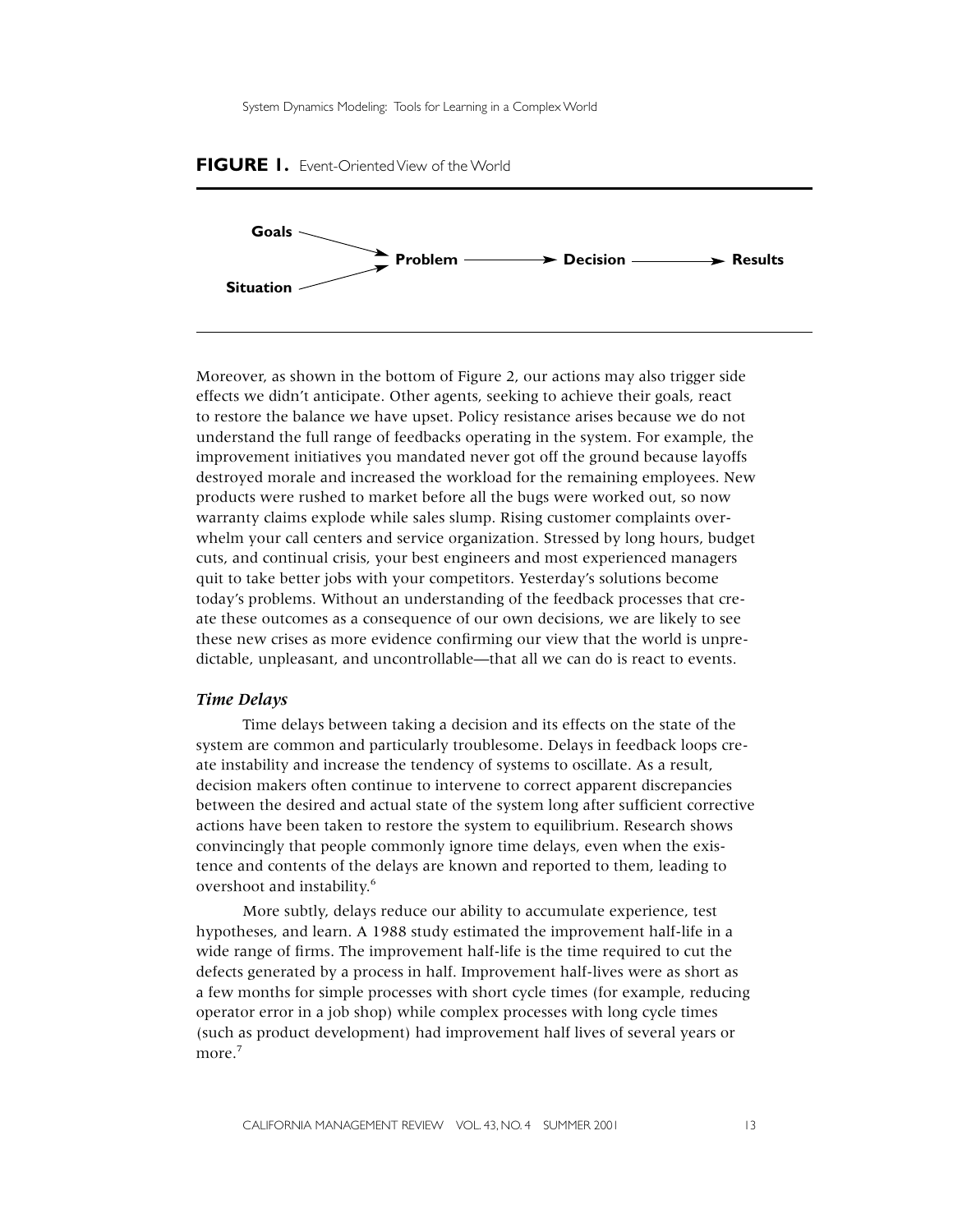

#### *Stocks and Flows*

Stocks and flows—the accumulation and dispersal of resources—are central to the dynamics of complex systems. A population is increased by births and decreased by deaths. A firm's inventory is increased by production and decreased by shipments, spoilage, and shrinkage. It is only in the past decade or so that the strategic management community has begun to consider the role of stocks and flows explicitly, as the resource-based view of the firm has grown in popularity. The resource-based view expanded the definition of a firm's resources beyond tangible stocks such plant, equipment, cash, and other traditional balance sheet items to include less obvious but more important stocks underlying firm capabilities, such as employee skills, customer loyalty, and other forms of intangible human, social, and political capital.<sup>8</sup>

Nevertheless, research shows that people's intuitive understanding of stocks and flows is poor. Figure 3 illustrates the problem with one of the simplest stock-flow structures: a bathtub. The stock of water in the tub is filled by the inflow and drained by the outflow. From the graphs of the flows it is easy to infer the trajectory of the stock, and without use of calculus or any mathematics beyond simple arithmetic. However, the average performance of graduate students at an elite business school was only 46%. In this and related stock-flow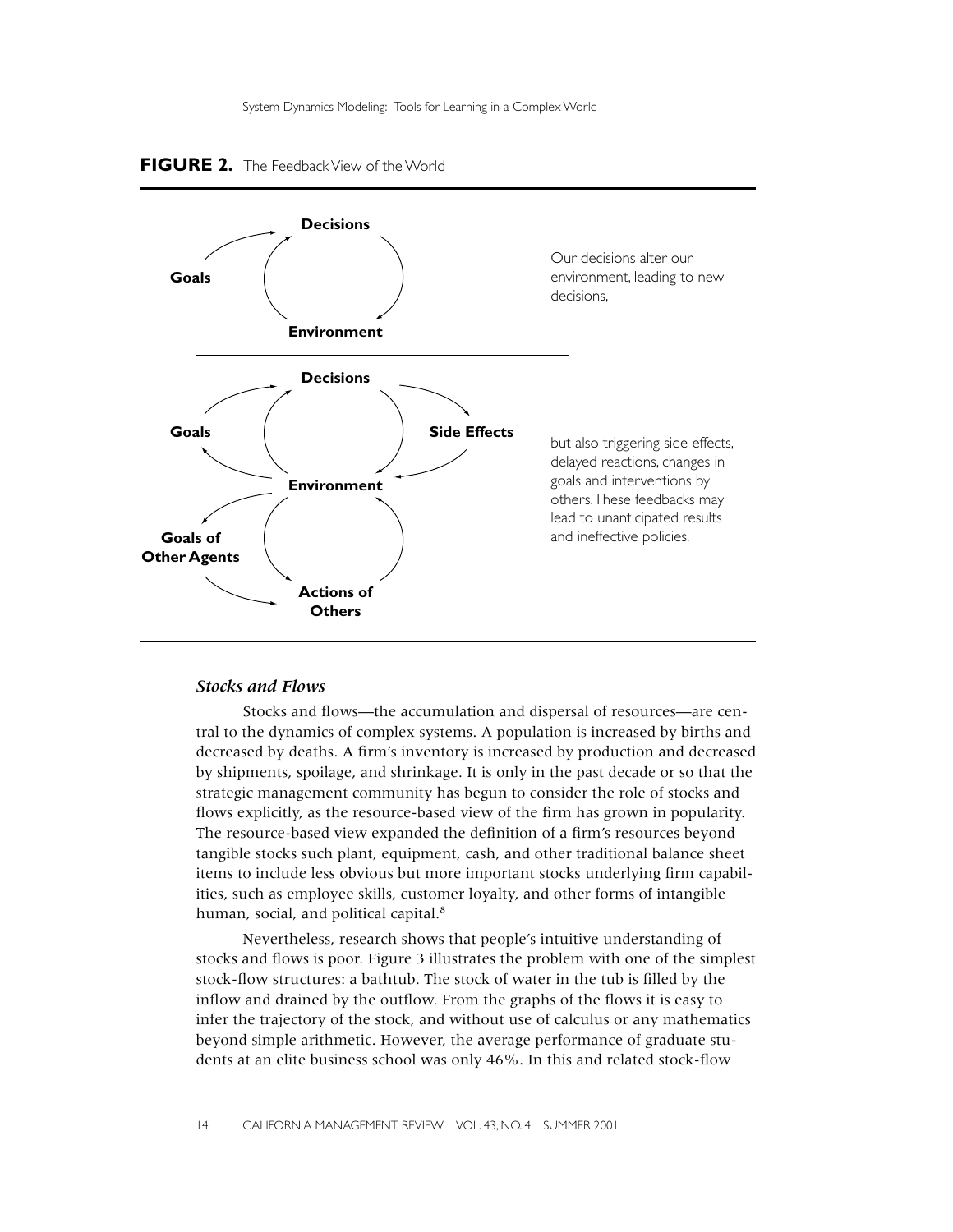

# **FIGURE 3.** Understanding Stocks and Flows

problems, many people drew trajectories that violated basic laws of physics such as conservation of matter.<sup>9</sup>

## *Attribution Errors and False Learning*

Some people believe that experience and market forces enable good managers to learn quickly about the feedbacks and side effects of their decisions, including, as in the example above, the morale and workload impacts of layoffs or the low quality resulting from rushing a product to market. Unfortunately, few of us can say we've never faced such situations or been blindsided by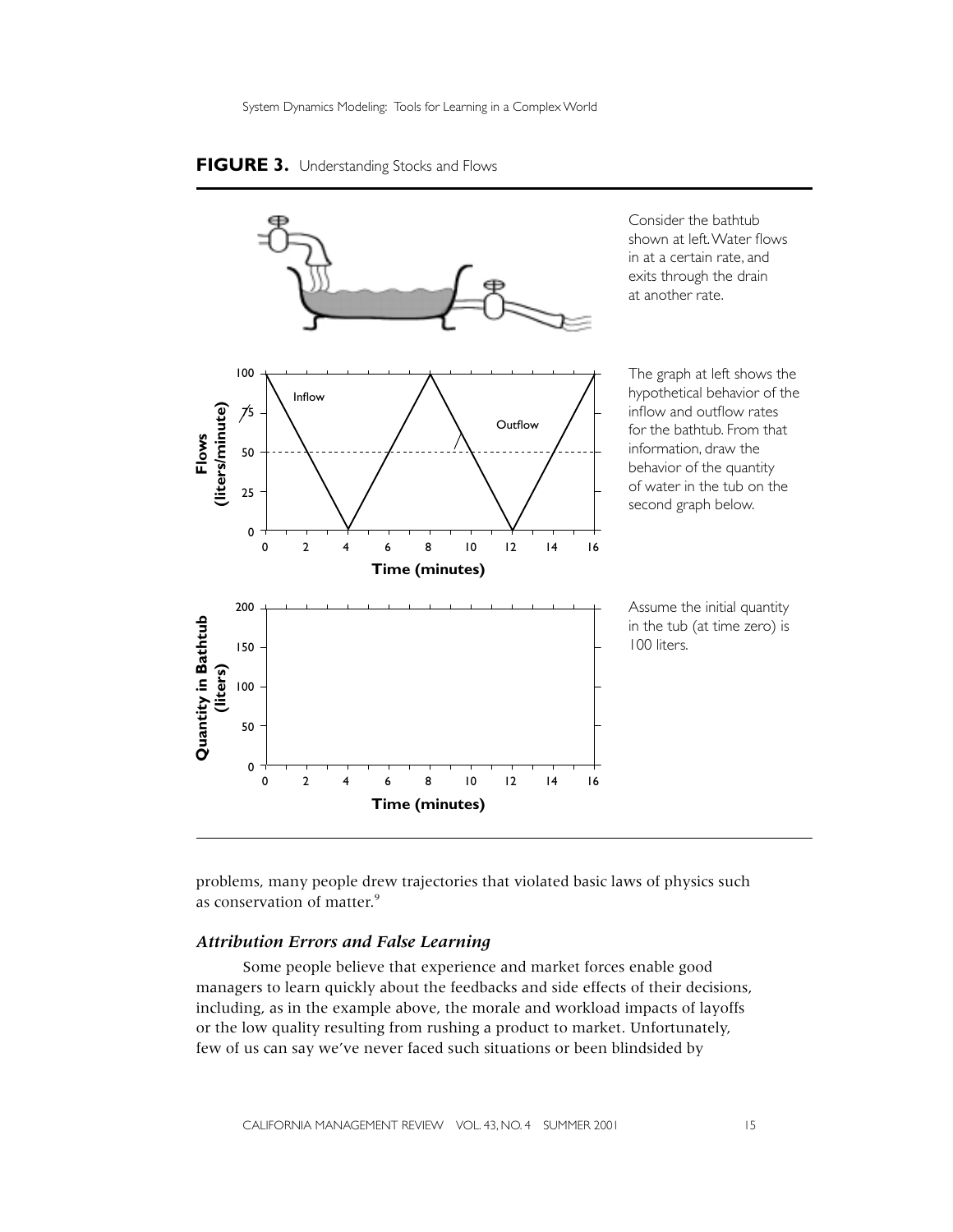unanticipated side effects of our own actions. The heuristics we use to judge causal relationships systematically lead to cognitive maps that ignore feedbacks, nonlinearities, time delays, and other elements of dynamic complexity. To judge causality, we use cues such as temporal and spatial proximity of cause and effect, temporal precedence of causes, covariation, and similarity of cause and effect. In complex systems, however, cause and effect are often distant in time and space, and the delayed and distant consequences of our actions are different from and less salient than their proximate effects—or are simply unknown. The interconnectedness of complex systems causes many variables to be correlated with one another, confounding the task of judging cause. Research shows that few mental models incorporate any feedback loops. For example, studies have found virtually no feedback loops in the cognitive maps of political leaders; rather, the leaders focused on particular decisions they might make and their likely consequences—an event-level representation.<sup>10</sup> Experiments in causal attribution show people tend to assume each event has a single cause and often cease their search for explanations when the first sufficient cause is found.<sup>11</sup>

A fundamental principle of system dynamics states that the structure of the system gives rise to its behavior. In complex systems, different people placed in the same structure tend to behave in similar ways. However, people have a strong tendency to attribute the behavior of others to dispositional rather than situational factors—that is, to character (and, in particular, character flaws) rather than to the system in which these people are embedded. The tendency to blame other people instead of the system is so strong that psychologists call it the "fundamental attribution error."12 In a famous study, psychologists Robert Rosenthal and Lenore Jacobson told a group of grade school teachers that test scores showed a particular 20% of their students would bloom academically in the year ahead. At the end of the year, those students showed larger increases in IQ than the others. There was only one problem: the apparently "gifted" students had been chosen entirely at random.<sup>13</sup> The teachers, without realizing it themselves, set higher expectations for the students labeled as gifted, gave them more help, provided more praise. Thus nurtured, these lucky students did bloom, though they were no different at the start than any of the other children in the class. The others necessarily received less attention, less help, and less praise, falling farther and farther behind. Without the ability to see how they themselves were part of the classroom and community system, how their own behavior helped some to excel while undermining others, the teachers interpreted events such as test grades and class participation as evidence confirming their preconceptions: The high performance of the students in the gifted group *proved* that they were truly gifted, and the poor performance of the rest *proved* that these were in fact the low achievers.

Because they were unaware of the ways in which the system structure shaped their behavior, the teachers learned a false lesson with pernicious consequences. The attribution of behavior to individuals and their character rather than system structure diverts our attention from the high leverage points where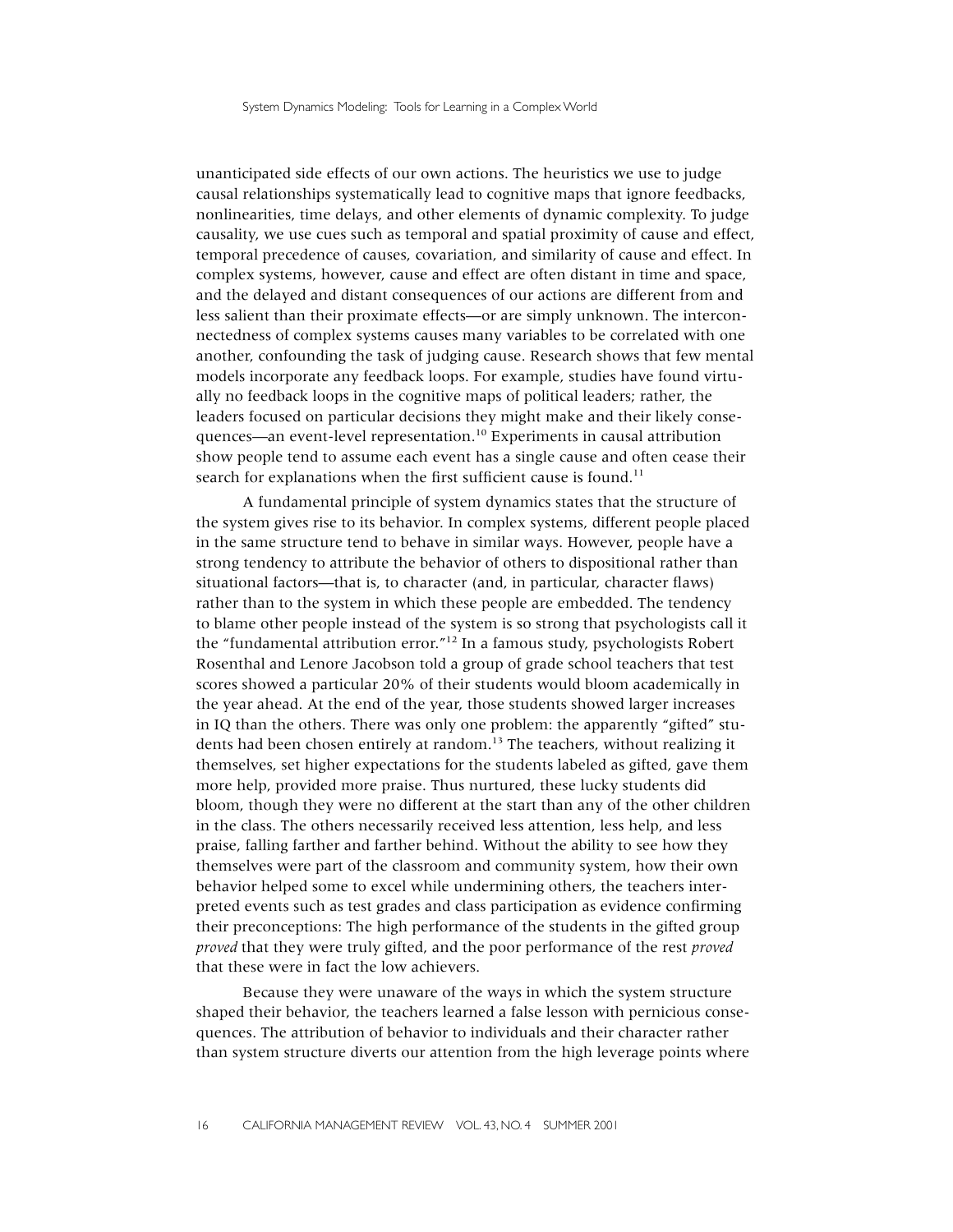redesign of the system can have significant, sustained, beneficial effects on performance. When we attribute behavior to people rather than system structure the focus of management becomes scapegoating and blame rather than the design of organizations in which ordinary people can achieve extraordinary results.

# **Tools of System Dynamics**

To improve our ability to learn about and manage complex systems, we need tools capable of capturing the feedback processes, stocks and flows, time delays, and other sources of dynamic complexity. The tools must also enable us to understand how these structures create a system's dynamics and generate policy resistance. They must help us evaluate the consequences of new policies and new structures we might design. These tools include causal mapping and simulation modeling.

Much of the art of system dynamics modeling lies in discovering and representing the feedback processes and other elements of complexity that determine the dynamics of a system. One might imagine that there is an immense range of different feedback processes to be mastered before one can use system dynamics effectively. In fact, all dynamics arise from the interaction of just two types of feedback loops, positive (or self-reinforcing) and negative (or self-correcting) loops. Positive loops tend to reinforce or amplify whatever is happening in the system: The more nuclear weapons NATO deployed during the Cold War, the more the Soviet Union built, leading NATO to build still more. If a firm lowers its price to gain market share, its competitors may respond in kind, forcing the firm to lower its price still more. The larger the installed base of Microsoft software and Intel machines, the more attractive the Wintel architecture became as developers sought the largest market for their software and customers sought systems compatible with the most software; the more Wintel computers sold, the larger the installed base. These positive feedback loops are what chemists call *autocatalytic*—self-stimulating processes that generate their own growth, leading to arms races, price wars, and the phenomenal growth of Microsoft and Intel, respectively.

Negative loops counteract and oppose change. The less nicotine in a cigarette, the more smokers must consume to get the dose they need. The more attractive a neighborhood or city, the greater the migration from surrounding areas will be—increasing unemployment, housing prices, crowding in the schools, and traffic congestion until the city is no more attractive than other places people might live. The larger the market share of dominant firms, the more likely is government antitrust action to limit their monopoly power. These loops all describe processes that tend to be self-limiting, processes that create balance and equilibrium. $14$ 

As an illustration, suppose your firm is about to launch an innovative new product, one that creates an entirely new category with substantial market potential, but for which no market yet exists (e.g., personal computers in the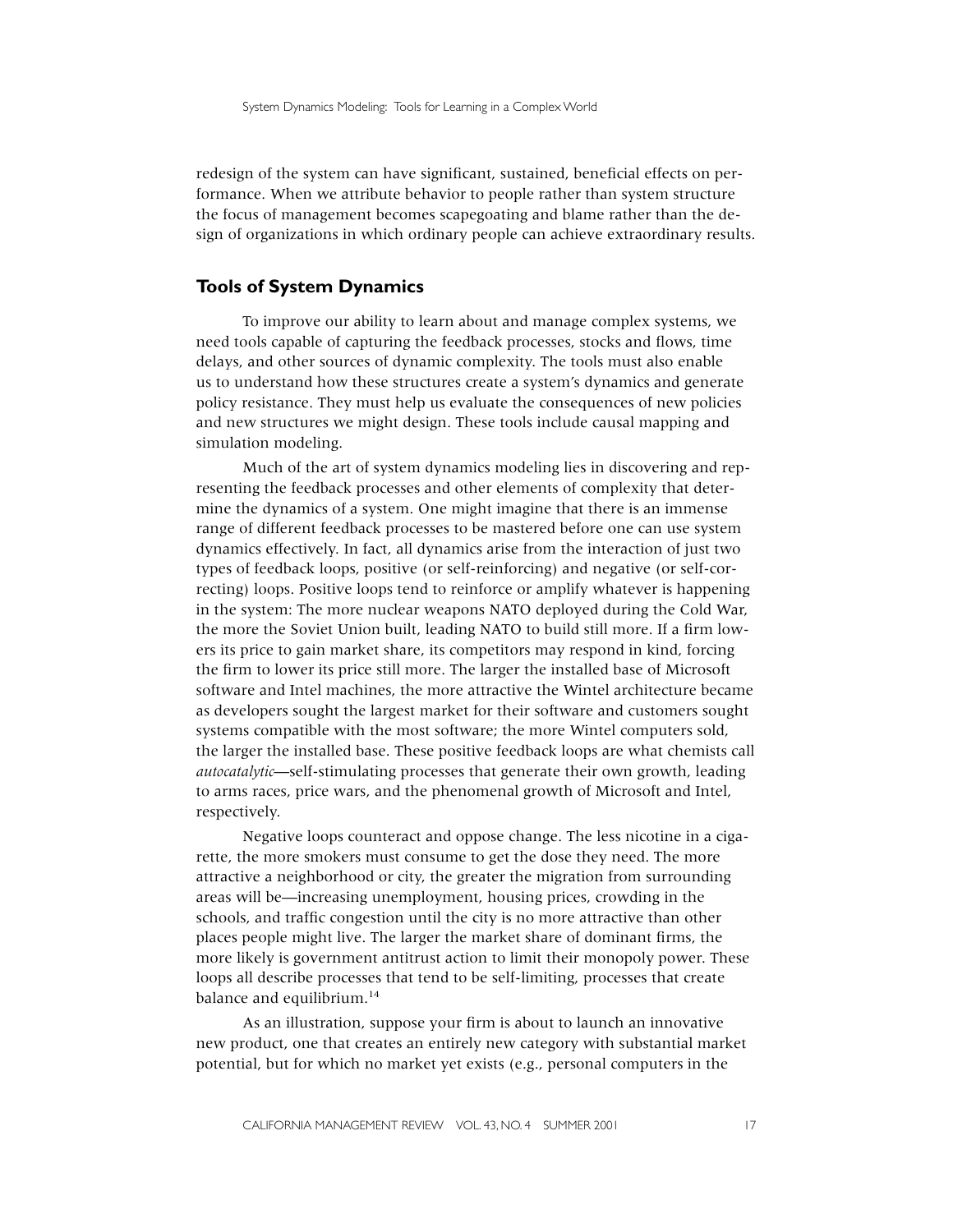## **FIGURE 4.** Building a Simulation Model



#### **B. Causal Diagram Showing Stock and Flow Structure**



early 1980s). You need to understand how quickly and in what fashion the market might develop, how you can stimulate adoption, how the market will saturate, how to design the marketing mix and pricing strategy, and a host of other issues. You could begin by identifying some of the positive feedback processes that could stimulate adoption, and you could map them with a *causal loop diagram* (CLD).

Figure 4a shows two of the feedback processes you could identify. If the new product is sufficiently attractive, the early adopters will generate favorable word of mouth (WOM), stimulating further adoption, increasing the adopter population, and leading to still more WOM, in a positive feedback. The arrows in the diagram indicate the causal relationships. The positive (+) signs at the arrowheads indicate that the effect is positively related to the cause. Here, an increase in the adopter population causes the number of word of mouth encounters to rise above the number that would have occurred without the increase (and vice versa: a decrease in adopters causes the volume of WOM to fall below what it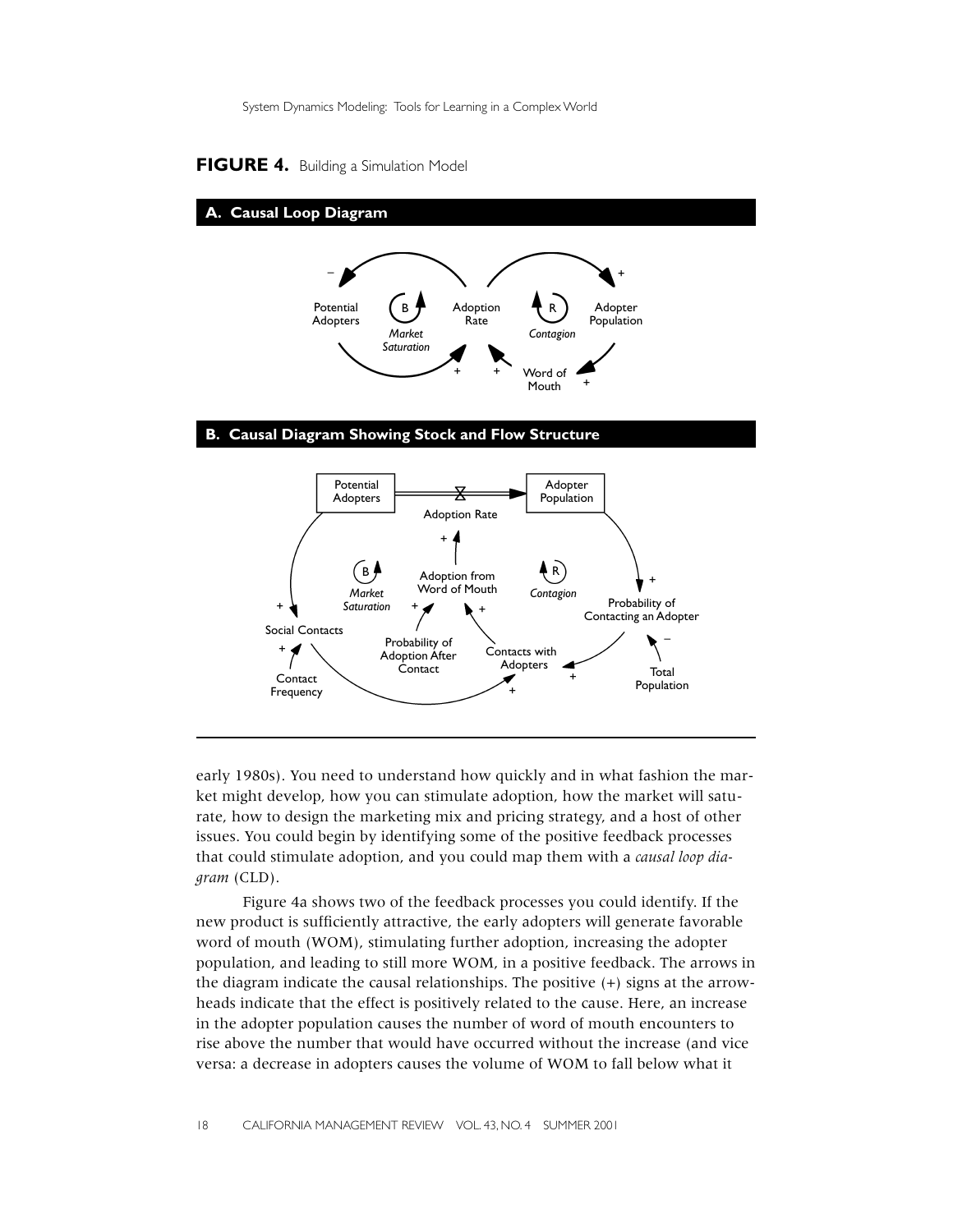### **FIGURE 4.** Building a Simulation Model *(continued)*

### **Model Equations**

Adoption Rate=Adoption from Word of Mouth [+Adoption from Other Sources] Adoption from Word of Mouth = Contacts with Adopters  $\times$  Probability of Adoption After Contact Contacts with Adopters  $=$  Social Contacts $\times$ Probability of Contacting an Adopter Probability of Contacting an Adopter  $=$  Adopters  $\div$  Total Population Social Contacts = Potential Adopters  $\times$  Contact Frequency

#### **D. Simulation**



would have been). Similarly, more favorable WOM leads to a greater adoption rate, adding to the adopter population, and leading to still more WOM. The loop is self-reinforcing, hence the loop polarity identifier R. The loop is named the contagion loop to capture the process of social contagion by which the innovation spreads. If the contagion loop were the only one operating, the adoption rate and adopter population would both grow exponentially.

Of course, no real quantity can grow forever. There must be limits to growth. These limits are created by negative feedback. Negative loops are selfcorrecting. They counteract change. In the example, growing adoption of the innovation causes various negative loops to reduce adoption until use of the innovation comes into balance with its "carrying capacity" in the social and economic environment. As shown in Figure 4a, the adoption rate depends not only on word of mouth generated by adopters, but also on the number of potential adopters: The greater the number of potential adopters, the greater the probability that any adopter will come into contact with a potential adopter and, through word of mouth, cause that individual to adopt the innovation (hence the positive polarity on the link from Potential Adopters to the Adoption Rate).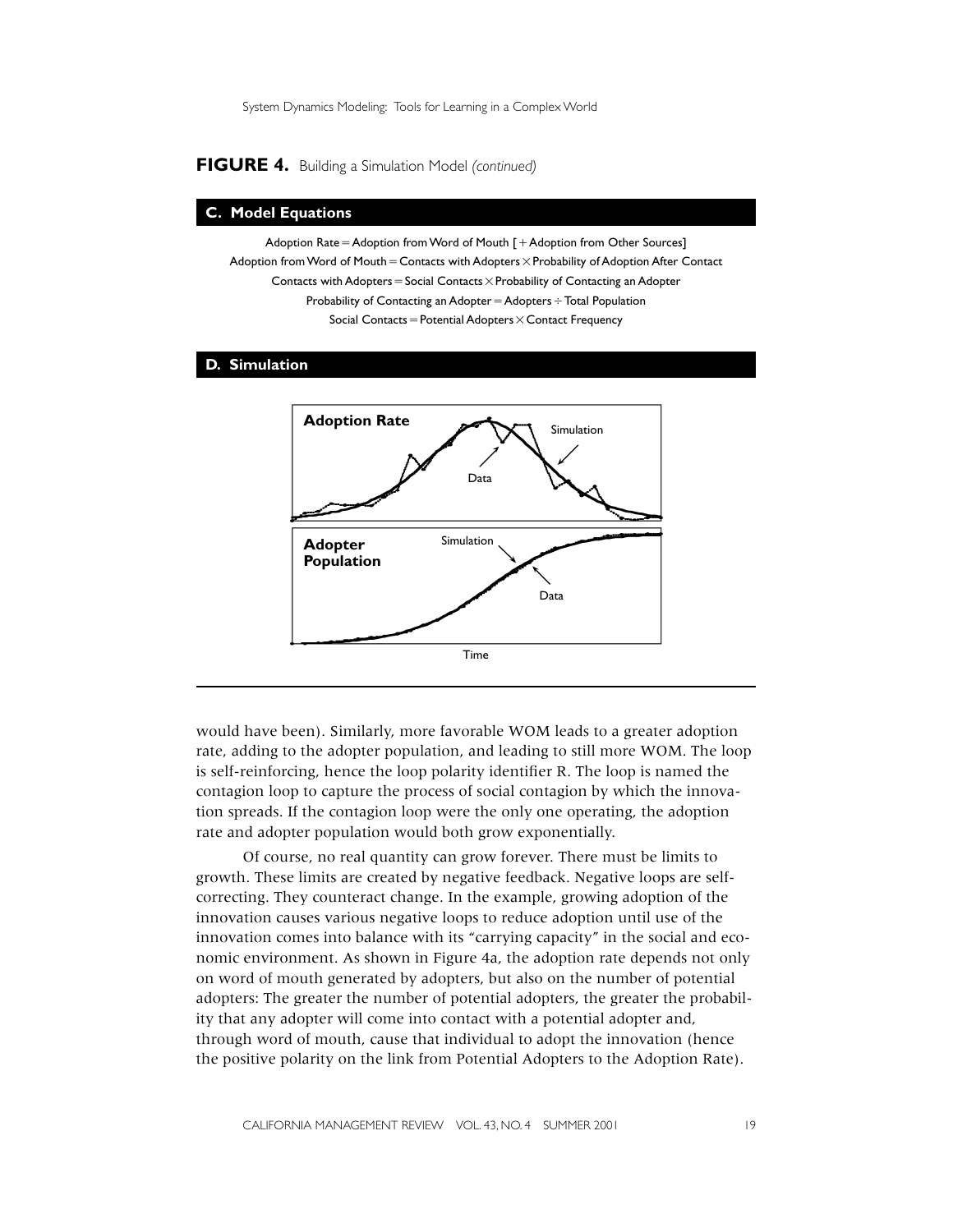However, the greater the adoption rate, the smaller the remaining population of Potential Adopters will be, limiting future adoption through market saturation (hence the negative (–) polarity for the link from the Adoption Rate to Potential Adopters). The B in the center of a loop denotes a balancing feedback.

The diagram shown here is deliberately simplified, showing only the most basic feedbacks. Your mapping process will likely identify a host of other loops, both reinforcing and balancing, that might be relevant in the diffusion process. These might include the learning curve (greater production experience lowers costs and price, increasing sales and experience still further) and scale economies (larger production volumes lead to efficiencies and greater purchasing power, allowing lower prices that lead to still more sales). Others might include positive network externalities arising from compatibility and the development of complementary assets (e.g., the Wintel vs. Macintosh case). You could also identify negative feedbacks relating to, for example, entry of competitors, cannibalization of product sales as new generations of the product are introduced, and so on. Though not shown in the simple diagram in Figure 4, you could add each such loop to your diagram, creating a rich map of the feedbacks from which the product life cycle emerges.

Though there are only two types of feedback loop, complex systems can easily contain thousands of loops of both types, coupled to one another with multiple time delays, nonlinearities, and accumulations. The dynamics of all systems arise from the interactions of these networks of feedbacks. We can infer the dynamics of isolated loops such as those shown in Figure 4a. However, when multiple loops interact, it is generally impossible to determine what the dynamics will be by intuition. When intuition fails, we must turn to computer simulation.

To develop the simulation model, it is useful to augment the causal diagram to show the important stocks and flows explicitly, as shown in Figure 4b. The rectangles represent the stocks, in this case the populations of potential and actual adopters. The "pipe" connecting the two stocks represents the flow; in this case, adoption moves people from the potential adopter population into the adopter population. Figure 4b also shows how the word of mouth process works in more detail. Adoption resulting from word of mouth can be modeled as the product of the rate at which potential adopters have word of mouth encounters with adopters and the probability of adoption after such a contact. The more word of mouth encounters or the more persuasive each encounter, the greater the adoption rate. The rate at which potential adopters have word of mouth encounters depends on the total rate at which they have social contacts and the probability of contacting an adopter. That probability, in turn, depends on the proportion of adopters in the social networks to which the potential adopters belong. The total rate at which potential adopters contact others depends on the size of the potential adopter population and the frequency of social interactions in that group. Figure 4c shows the equations for this simple model.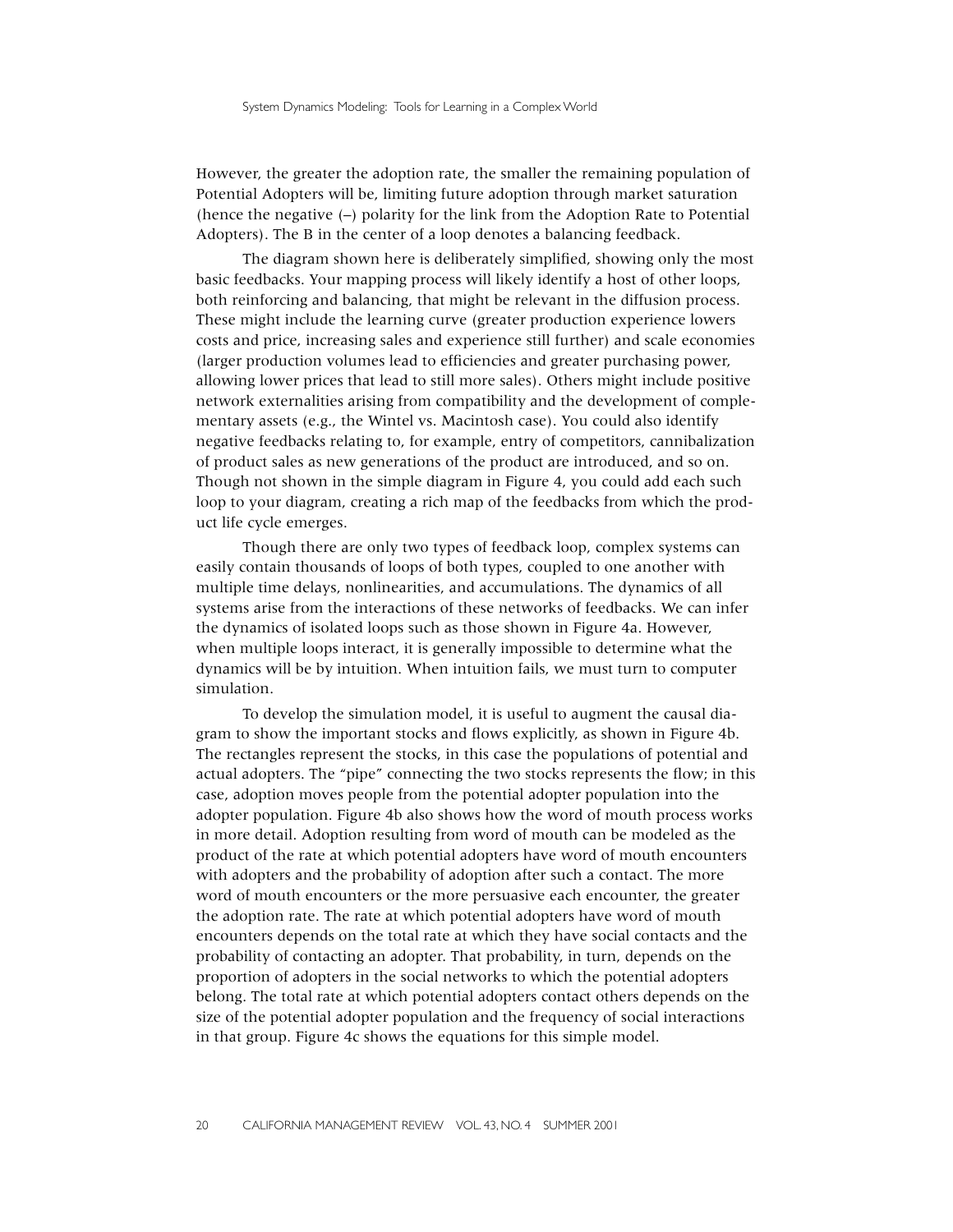Before simulating, you must estimate the parameters and initial conditions (e.g., the probability of adoption after contact with an adopter and the contact frequency). These parameters might be estimated using statistical means, market research data, analogous product histories, expert opinion, and any other relevant sources of data, quantitative or judgmental.

The overall dynamics of the system depend on which feedback loops are dominant. Figure 4d shows a simulation of the model compared to the data for the diffusion of a successful new computer. For a sufficiently attractive innovation, the self-reinforcing word of mouth loop dominates initially, and the adoption rate and adopter population grow exponentially. The growing rate of adoption, however, drains the stock of potential adopters, eventually constraining the adoption rate due to market saturation. The dominant feedback loop shifts from the positive contagion loop to the negative saturation loop. The shift in loop dominance is a fundamentally nonlinear process, which arises in this case because adoption requires a word of mouth encounter between an adopter and a potential adopter. The shift in loop dominance occurs at the point where the adoption rate peaks. The behavior of the system shifts from acceleration to deceleration, and the system gradually approaches equilibrium.

In this fashion, the modeling process can continue. The model should be augmented to include the other important loops identified through causal mapping. Simulation experiments may suggest new data to collect and new types of experiments to run to resolve uncertainties and improve the model structure. The model can also be used to design and evaluate new policies before implementing them in the real world. The results of these experiments in the real world can then lead to revisions and improvements in both the simulation model and the mental models of the decision makers, thus speeding the learning process.

Simulations are not tools to predict the future. Rather, they are virtual worlds or microworlds in which managers can develop decision-making skills, conduct experiments, and play.<sup>15</sup> Management flight simulators can be physical models, board games, or computer simulations. In systems with significant dynamic complexity, computer simulation will typically be needed.

Modern system dynamics modeling software makes it possible for anyone to participate in the modeling process. Graphical user interfaces enable modelers to quickly sketch a causal diagram, capturing the feedbacks, stocks and flows, time delays, and nonlinearities they identify. Equations can be written using socalled "friendly algebra" so that advanced mathematical training is no longer necessary (see Figure 4c). Modeling can now be done in real-time, and with groups. Simulation results can be viewed immediately. Sensitivity analysis, optimization, and calibration to data can be largely automated. A model can easily be converted into an interactive game with an intuitive interface. Of course, while the software has become easier and easier to use, modeling is not computer programming and remains a demanding activity. Better hardware and software do not replace the thinking process; rather, they provide a means to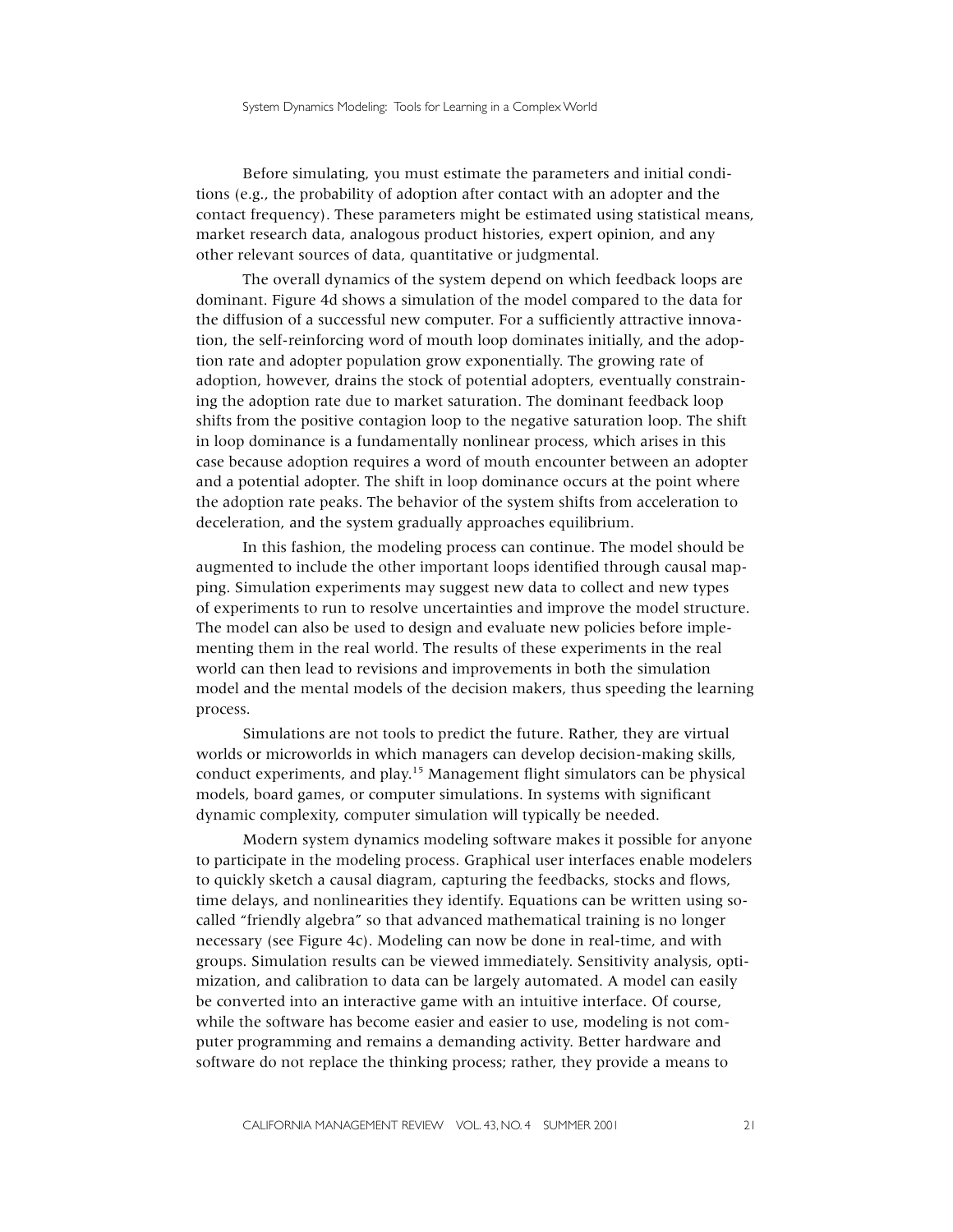improve our mental models and design more effective policies. They make it possible for everyone to participate in the modeling process and increase the time available to focus on the issues of concern.

Tools for learning about complexity must also facilitate the *process* of systems thinking and policy design. While the virtual world enables controlled experimentation, it does not require us to apply the principles of scientific method. Similarly, defensive routines and groupthink that thwart learning in teams can operate in the learning laboratory just as in the real organization. Effective modeling often requires members of the client team to recognize the limitations of their inquiry skills and address their own defensive behaviors. Managers unaccustomed to disciplined scientific reasoning and an open, trusting environment with learning as its goal will have to build these basic skills before a system dynamics model—or indeed, any model—can prove useful. Developing these skills takes effort and practice.<sup>16</sup>

The list of successful interventions using system dynamics is growing. Of course there are also failures, as the community of modelers continues to learn and improve the tools and process. Recent successful projects in the business world include strategy design for a highly successful wireless communications startup, leasing strategy for a large automaker, supply chain reengineering in a number of major high-technology firms, a new marketing strategy for a major credit card organization, long-range market forecasts and strategy development for a major commercial aircraft manufacturer, clinical trial and marketing strategies for new pharmaceuticals, models for effective management of large-scale projects in software, civil construction, shipbuilding, aerospace, defense, and commercial product development—and many others.

## **Applications**

The articles that follow in this issue of the *California Management Review* apply system dynamics to some of the most difficult issues faced by organizations today. How can an organization escape the trap of firefighting, in which continual crisis fosters a short-term orientation that prevents investment in organizational capabilities that could prevent the crises? Why do so many process improvement programs fail? Why does product and service quality drift down despite an organization's efforts to maintain standards and satisfy their customers? Why don't people learn on their own how to avoid policy resistance and overcome these problems?

In "Past the Tipping Point: The Persistence of Firefighting in Product Development," Nelson Repenning, Paulo Gonçalves, and Laura Black develop a formal model of organizational firefighting. Their model shows how well-intentioned, hard-working engineers and managers can inadvertently slip into a trap in which low organizational capabilities are self-perpetuating. For example, in many firms new product development projects are routinely plagued by unexpected rework and low quality, forcing the team into last-minute heroics to hit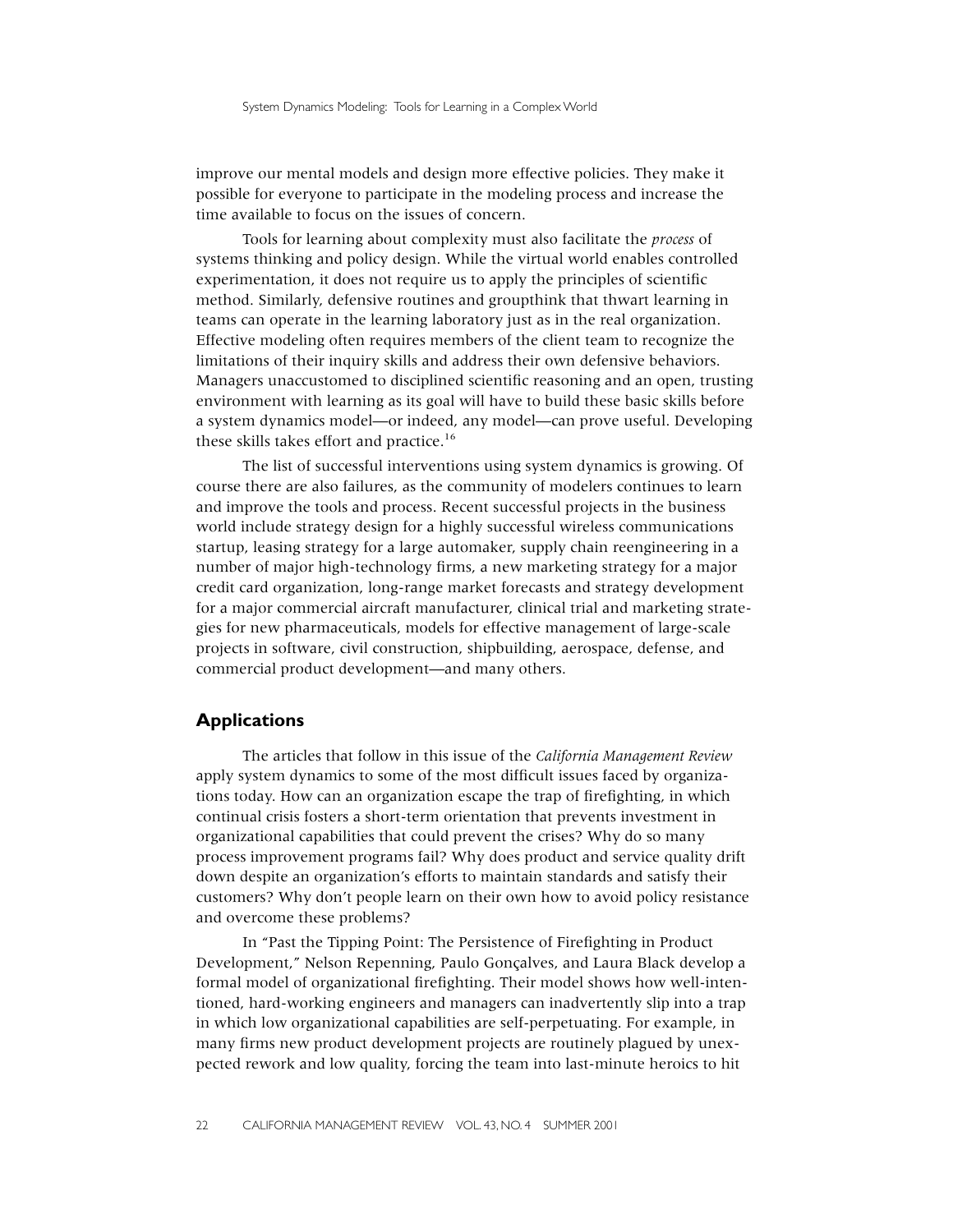launch dates. These heroics, with their long hours and single-minded focus on getting the product out, prevent people from devoting effort to upstream work on the next-generation product, which then reaches the launch stage even farther behind, triggering a new round of crises and the need for still more heroic firefighting. They show that many policies undertaken to escape the trap including many programs to implement new product development processes and tools—are self-defeating, and they explore effective policies to overcome the trap.

Nearly every firm in the U.S. has made quality and customer satisfaction a centerpiece of their mission and values, spending billions on quality programs in the process, yet the American Customer Satisfaction Index is stagnant at about 80% for manufacturing and only 70% for services, down nearly 7% since 1995. In "Tradeoffs in Responses to Work Pressure in the Service Industry," Rogelio Oliva examines this paradox. Obviously service quality can fall if the demand for service outstrips an organization's resources. Oliva shows that quality can erode steadily even when demand and resources are, on average, sufficient. Random variations in workload lead to temporary periods of high workload that often cause service workers to cut corners and spend less time with customers in an attempt to meet throughput and cost targets. These shortcuts gradually become embedded in norms for customer interaction. Since service quality is intrinsically subjective and less salient than cost and throughput metrics, management often interprets the reduction in the time spent with each customer as a productivity gain, justifying a reduction in service resources. Workload during peak times increases still further, forcing employees to cut corners still more. Oliva shows how these dynamics played out in a major commercial bank, leading to steady quality erosion and reduced revenue.

Why don't people, particularly senior managers, learn to recognize and avoid these traps through experience? Why do firefighting, quality erosion, and short-term thinking persist? Part of the answer lies in the way our mental models lead us to interpret the data we receive from complex systems. As in the example of the teachers discussed above, we tend to assume cause and effect are closely related in time and space, attributing events such as low test scores, late product launches, or customer complaints to the intrinsically low IQ, undisciplined work habits, or poor attitude of the students, engineers, or customer service representatives, rather than to the pressures created by the system in which they are embedded. In "Nobody Ever Gets Credit for Fixing Problems that Never Happened: Creating and Sustaining Process Improvement," Nelson Repenning and I show how managers in a large automaker erroneously attributed their difficulties to the poor attitudes and work habits of employees. Though these attributions were wrong, the feedback managers received from the system caused their false beliefs to be strongly self-fulfilling, crippling their efforts to improve the product development process. Worse, some managers involved in the failed effort came away with stronger prejudices and stereotypes about the low skills and poor attitudes of the employees, further intensifying cynicism and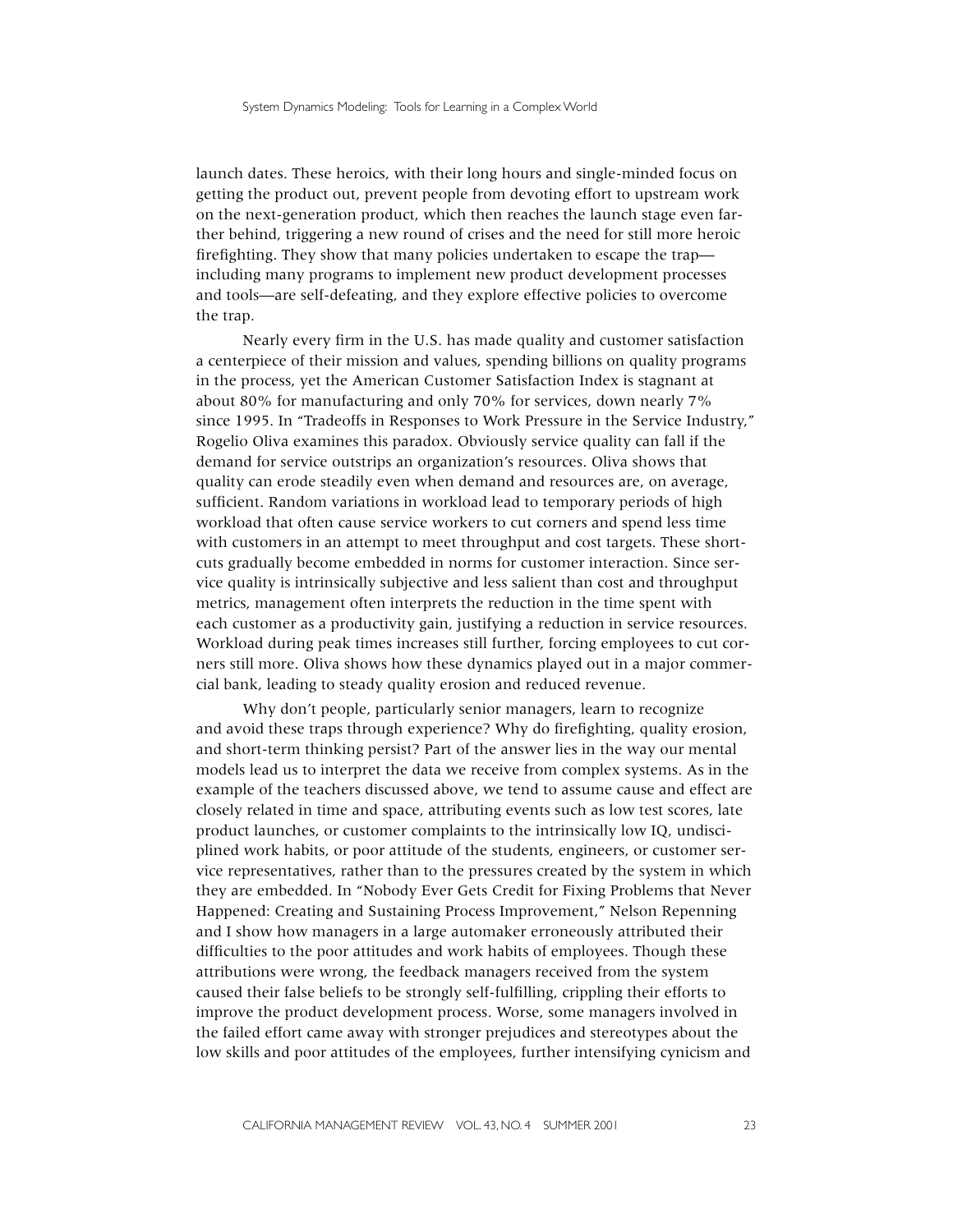eroding trust in the organization, thus making genuine improvement even less likely. The article closes with case examples of organizations that have successfully used system dynamics and management flight simulators to overcome these dynamics and achieve dramatic results. These successes show that what often prevents us from overcoming policy resistance and achieving high performance is not a lack of resources, technical knowledge, or a genuine commitment to change. What thwarts us is our lack of a meaningful systems-thinking capability, the capability to learn about complexity and find the high leverage policies through which we can create the future we truly desire.

### **Notes**

- 1. Lewis Thomas, *The Medusa and the Snail: More Notes of a Biology Watcher* (New York, NY: Viking Press, 1979), p. 90.
- 2. There are many schools of systems thinking. For a survey, see George Richardson, *Feedback Thought in Social Science and Systems Theory* (Philadelphia, PA: University of Pennsylvania Press, 1991). See also Peter Senge, *The Fifth Discipline: The Art and Practice of the Learning Organization* (New York, NY: Doubleday, 1991). Some emphasize qualitative methods, others stress formal modeling. For sources of method and metaphor, they draw on fields as diverse as anthropology, biology, engineering, linguistics, psychology, physics, and Taoism, and seek applications in fields still more diverse. All agree, however, that a systems view of the world is still rare. Jay Forrester developed system dynamics in the 1950s at MIT.
- 3. See John Sterman, *Business Dynamics: Systems Thinking and Modeling for a Complex World* (New York, NY: Irwin/McGraw-Hill, 2000), <www.mhhe.com/sterman>. Includes extensive references to the literature and a disc containing over 60 simulation models.
- 4. See the late Herbert Simon's concept of bounded rationality. Herbert Simon, *Sciences of the Artificial*, 3rd ed. (Cambridge, MA: The MIT Press, 1996).
- 5. For descriptions of the Beer Game, see Sterman, op. cit. and Senge, op. cit.
- 6. See Sterman, op. cit., chapter 17, for discussion and examples.
- 7. See Art Schneiderman, "Setting Quality Goals," *Quality Progress*, 21/4 (April 1988): 55-57. Sterman et al. show how these differential improvement rates led to difficulty at a leading semiconductor manufacturer. J. Sterman, N. Repenning, and F. Kofman, "Unanticipated Side Effects of Successful Quality Programs: Exploring a Paradox of Organizational Improvement," *Management Science*, 43/4 (1997): 501- 521.
- 8. See I. Dierickx and K. Cool, "Asset Stock Accumulation and Sustainability of Competitive Advantage," *Management Science*, 35/12 (December 1989): 1504-1511. Intangibles have long been included in system dynamics models. See, for example, Jay Forrester, *Collected Papers of Jay W. Forrester* (Waltham, MA: Pegasus Communications, 1975). System dynamics modeling stresses the importance of and methods to operationalize and quantify such so-called soft variables (variables for which no numerical data may be available). Omitting such concepts assumes their impact is zero, one of the few assumptions we know to be wrong.
- 9. For the solution, discussion, and other examples, see Linda Booth Sweeney and John Sterman "Bathtub Dynamics: Initial Results of a Systems Thinking Inventory," *System Dynamics Review*, 16/4 (2000): 249-294.
- 10. See Robert Axelrod, *The Structure of Decision: The Cognitive Maps of Political Elites* (Princeton, NJ: Princeton University Press, 1976); Dietrich Dörner, *The Logic of Failure* (New York, NY: Henry Holt, 1996).